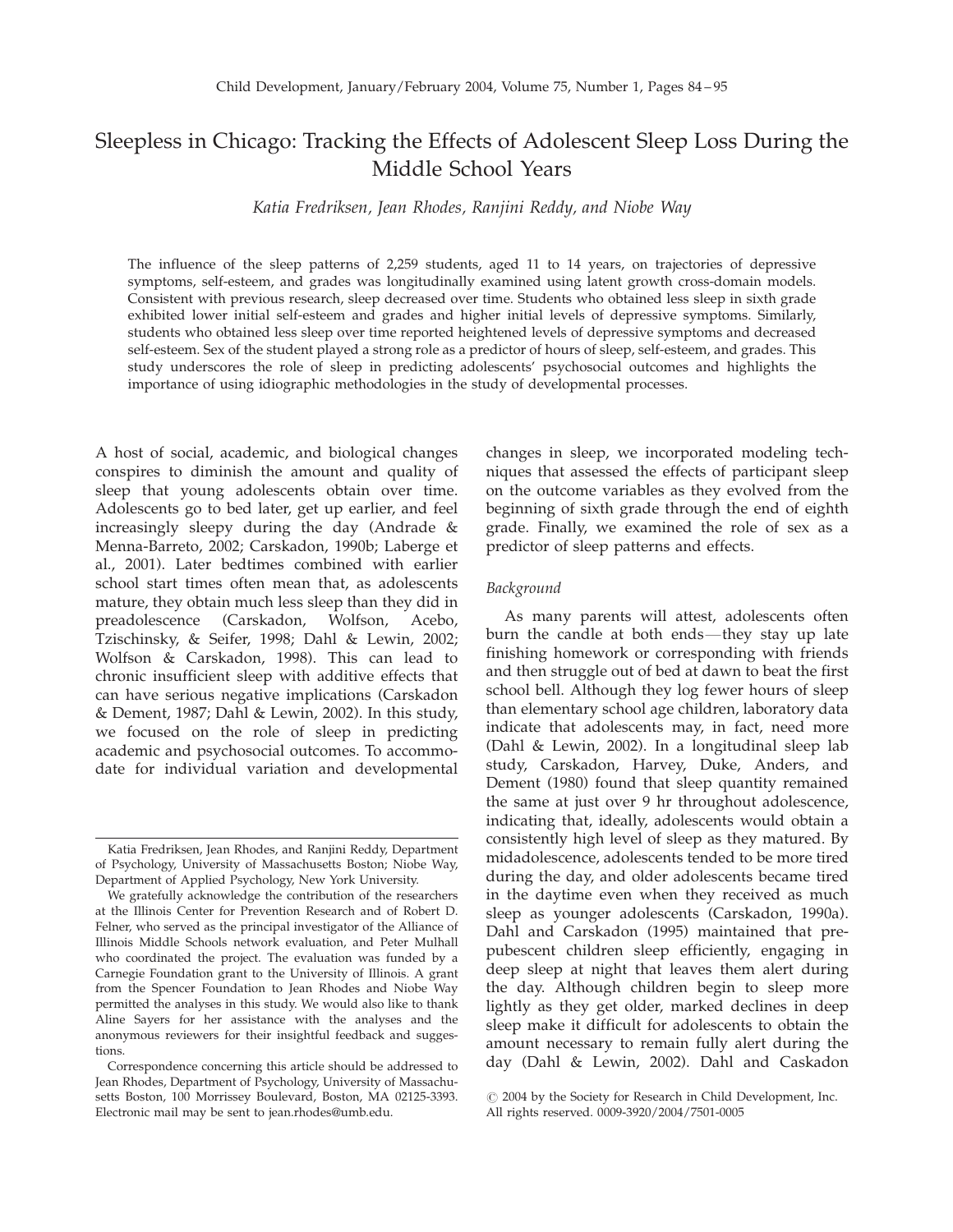(1995) concluded that ''if anything, adolescents require more sleep ... [but] they frequently obtain much less'' (p. 19).

A number of biological and contextual variables play a pivotal role in adolescent sleep patterns (Carskadon, 1999; Carskadon, Acebo, Richardson, Tate, & Seifer, 1997; Carskadon et al., 1998; Dornbusch, 2002). For instance, pubertal status and morningness or eveningness (i.e., being a morning person or an evening person) are related. Eveningtype adolescents spend less time sleeping on school nights than morning types and are less able to adjust their sleep schedules to earlier school start times (Carskadon, Vieira, & Acebo, 1993; Giannotti, Cortesi, Sebastiani, & Ottaviano, 2002). In addition, researchers have shown that adolescents may actually adopt a circadian period of more than 24 hr, which contributes to adolescent phase delays in sleep (Carskadon, Labyak, Acebo, & Seifer, 1999). A typical cycle of sleep deficiency and daytime sleepiness occurs when adolescents indulge in catch-up sleep on the weekends and holidays. This leads to an even later circadian schedule, resulting in an even more imbalanced sleep – wake schedule when they return to school and are required to awaken early again (Dahl & Carskadon, 1995; Dahl & Lewin, 2002). Although this phase delay and sleep loss begins in childhood (Sadeh, Raviv, & Gruber, 2000), it becomes increasingly marked as adolescence progresses (Park et al., 2001; Park, Matsumoto, Seo, Kang, & Nagashima, 2002).

At the same time, part-time jobs and a growing array of extracurricular and social activities increasingly compete with sleep time (Carskadon, 1999; Dahl & Carskadon, 1995; Dahl & Lewin, 2002; Wolfson, 2002), especially in conjunction with a decreased likelihood that parents are setting bedtimes (Carskadon, 1999, 2002). Changes also occur at school, where tougher academic demands necessitate that more time be devoted to homework. In addition, greater computer use for school assignments often includes nonacademic use of the Internet for games and socializing. In fact, in recent years there has been a growing concern about Internet addiction (Young, 1998), to which adolescents are particularly susceptible (Hall & Parsons, 2001; Kandell, 1998).

School days tend to begin progressively earlier as students move from elementary to middle school and from middle school to high school (Carskadon, 2002), further exacerbating the sleep loss. School start times are difficult to change because teachers, parents, students, and members of the community at large are all affected by them (Wahlstrom, 1999,

2002). Nonetheless, earlier start times are associated with significant sleep deprivation, daytime fatigue, irregular sleep schedules, and the tendency to fall asleep at school, as adolescents with earlier school start times go to bed just as late as adolescents with later school start times (Carskadon et al., 1998; Dahl & Lewin, 2002; Giannotti & Cortesi, 2002).

This clash between bodily rhythms and contextual factors can have a wide variety of negative consequences. Most research on this topic has focused on the academic realm, demonstrating impairments in sleep-deprived students (Carskadon, 1990b). Although focused on an older age range, Wolfson and Carkasdon (1998) found that high school students who reported that they were struggling at or failing school went to bed an average of 40 min later than students with better grades. Insufficient sleep has been shown to compromise learning, memory, attention, and abstract thinking skills (Carskadon, 1999; Randazzo, Muehlbach, Schweitzer, & Walsh, 1998; Sadeh et al., 2000). In addition, insufficient sleep results in an increased risk for school absences because of physical illness, falling asleep in school, oversleeping in the morning, fatigue, and irritability, all of which are detrimental to academic outcomes (Dahl & Carskadon, 1995; Roberts, Roberts, & Chen, 2001).

Although subject to less research, another area of concern involves the psychosocial consequences of sleep deprivation. Depression causes sleep loss, yet researchers have speculated that this may in fact be a bidirectional causal pathway (Allgoewer, Wardle, & Steptoe, 2001; Dahl & Lewin, 2002). Carskadon (1999) found that sleep deprivation led to depressed mood, and similarly, Roberts et al. (2001) noted that disturbed mood, suicide ideation, and unhappiness were among the strongest correlates of insomnia. Other researchers have also linked suicide ideation with tiredness (Choquet, Kovess, & Poutignat, 1993). In addition, Wolfson and Carskadon (1998) found that high school students who obtained less sleep on school nights or experienced greater discrepancies between school night and weekend night bedtimes, or both, were more likely to suffer from depressed mood. The researchers concluded that ''adolescent moodiness may be in part a repercussion of insufficient sleep'' (p. 885). This moodiness could influence coping skills and relationships with peers and adults (Carskadon, 1990b). Insufficient sleep also has an impact on affect. Dahl and Lewin (2002) suggested that sleep loss lessens adolescents' control over their mood. Indeed, Leotta, Carskadon, Acebo, Seifer, and Quinn (1997) found that sleep-deprived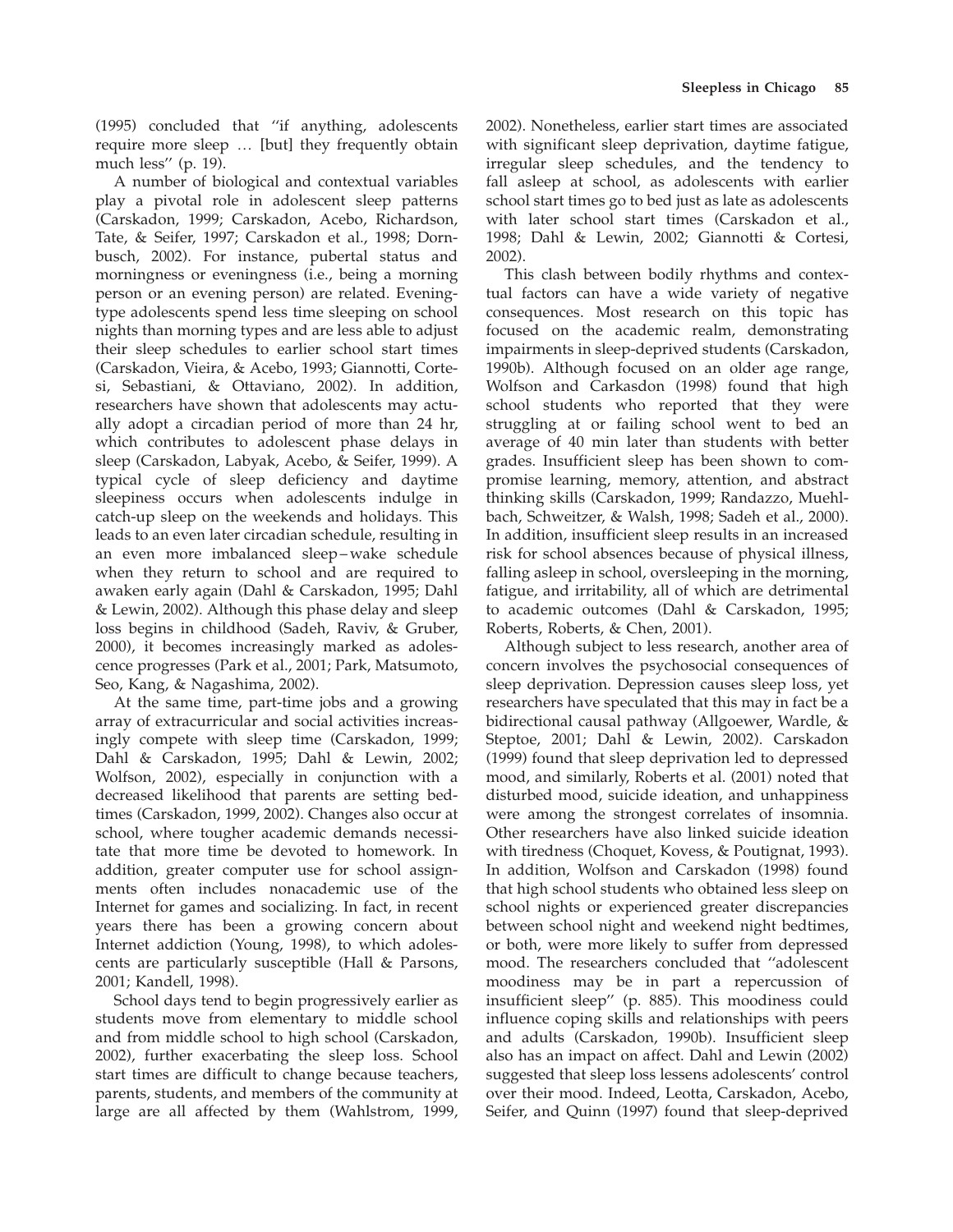participants aged 10 to 15 years reported significantly higher levels of anger, sadness, and fear toward negative slides.

# Current Study

Previous findings suggest that for a variety of reasons adolescents obtain steadily decreasing levels of sleep and that this sleep deprivation is associated with negative academic and psychosocial outcomes. Nonetheless, many previous studies of this important topic have been limited by small samples, crosssectional designs, and multivariate methods that take a static view of a period that is in constant flux. We were able to address these limitations by using cross-domain latent growth modeling to analyze date from a large  $(N = 2,259)$  sample of adolescents as they progressed through 3 years of middle school. Cross-domain latent growth modeling permitted us to examine the effects of change in sleep on change in academic and psychosocial outcome variables over time.

We hypothesized that there would be a precipitous drop in sleep as participants progressed from sixth to eighth grade. We expected that insufficient sleep would negatively affect both academic and psychosocial variables such as depressive symptoms and self-esteem. In addition to looking at trends in the overall sample, we examined student background characteristics as predictors of sleep loss. Few past studies have focused on such influences as sex of participants on sleep patterns. Nonetheless, Giannotti and Cortesi (2002) found that girls were significantly more likely than boys to report poor sleep quality. In addition, Lee, McEnany, and Weekes (1999) found that boys woke up significantly later on weekdays than girls, in part because they spend less time grooming in the morning. Thus, although we anticipated that bedtimes would drift later for both girls and boys throughout adolescence, we expected that boys would obtain more sleep than girls. Research has shown that girls are more vulnerable to drops in self-esteem and rises in depression, and if sleep does indeed affect these variables, this could contribute to a greater understanding of the sex differences in adolescent psychosocial well-being (Hankin & Abramson, 2001; Kling, Hyde, Showers, & Buswell, 1999). We also considered socioeconomic factors that might be predictive of decreased sleep. For example, because lower income, minority youth are more likely to live in crowded quarters and noisy neighborhoods and to shoulder jobs and household responsibilities (Furstenberg, Cook, Eccles, Elder, & Sameroff, 1999), we anticipated that they would

obtain fewer hours of sleep than higher socioeconomic status (SES), White students.

#### Method

Data were drawn from a larger, ongoing longitudinal assessment of young adolescents in middle school. The 23 participating schools were all members of the Association of Illinois Middle-Level Schools, serving students from geographically, socioeconomically, and racially diverse backgrounds. Administrators in the schools agreed to participate in the study as part of a statewide school assessment plan, which included both student and staff surveys during the spring of each academic year. The current study focused on the self-report data of students who completed the survey during three consecutive years, starting in sixth grade, from 1995 to 1997.

Of the original 2,860 students, approximately 9% were dropped from the study because of missing demographic information. Although listwise deletion is the most commonly used procedure for handling missing data, we chose not to use this procedure as it would have necessitated eliminating an additional 963 students from our analyses (dropping our sample size of 2,259 to 1,296). Instead, we estimated the parameters in the presence of missing data, using the full information maximum likelihood (FIML) procedure available in LISREL 8.51 (Jöreskog & Sörbom, 2001). The FIML procedure in LISREL uses the expectation maximization (EM) algorithm to obtain estimates of the population means and covariances; these estimates are then used to obtain starting values for the maximum likelihood procedure (duToit & duToit, 2001). The advantage of this procedure is that it uses all the information of the observed data.

#### Participants

The sample consisted of 2,259 students who began sixth grade in 1995 and completed eighth grade in 1997. Participants ranged in age from 11 to 14 years. Half of the sample was male (50.4%), and the majority identified themselves as European Americans (82.2%). The remaining participants were Hispanic (6.9%), African American (5.4%), Asian American (3.4%), multiracial (1.8%), and Native American (0.3%). Eligibility to receive free or reduced price lunches was interpreted as an indication of low-income status; approximately 23.4% fell into this category at the beginning of middle school. Slightly more than one third of the students reported that their mothers had completed college (36.9%).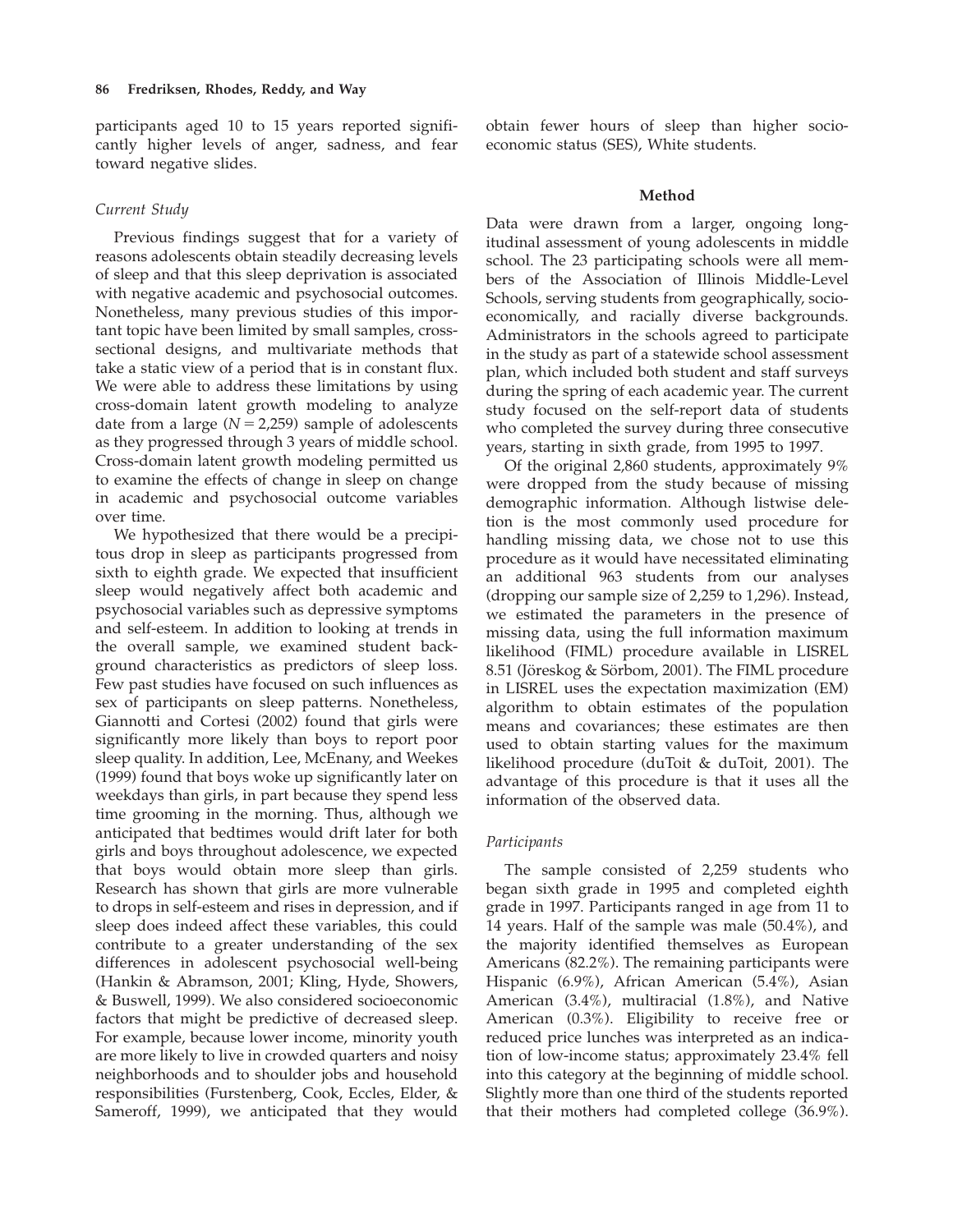The majority of the students (66%) reported living in two-parent households at the end of middle school (73% lived in two-parent households at the beginning of the study). The adolescents were drawn from 23 Midwestern schools that housed Grades 6 through 8 and had enrollments ranging from 203 to 1,243 students. The percentage of White students ranged from 1.6% to 100%, and the percentage of low-income students ranged from 0.1% to 95.5%.

# Measures

Teachers administered the surveys to students in their homeroom classrooms. Instructions and individual items were read aloud by the teachers while the students read along silently. The surveys were typically completed in 2 class hours, usually over a 2-day period. Before seeking parental consent, the surveys and consent forms were approved by school-based parent advisory groups. Fewer than 10% of parents refused to provide consent for their children to participate.

Sleep. To assess the amount of sleep participants received on school nights, the following question was included in the survey: ''How many hours of sleep do you get on a typical school night?'' Participants selected from the following responses: ''5 hours or less,'' ''6 hours,'' ''7 hours,'' ''8 hours,'' and ''9 or more hours.''

Academic outcomes. Academic outcomes were also self-reported in response to the following question: ''What kinds of grades did you earn in school last year?'' Participants responded ''Mostly A's and B's,'' ''Mostly B's,'' ''Mostly B's and C's,'' ''Mostly C's,'' or ''Mostly D's and below.''

Depressive symptoms. Depressive symptoms were indexed with a shortened version of the Children's Depressive Inventory (CDI; Kovacs, 1980), the most frequently used scale to assess depressive symptomatology in children (Tvenge & Nolen-Hoeksema, 2002). The 16-item self-report scale measures cognitive, affective, and behavioral symptoms of depression. For each item, students selected one of three statements (increasing in symptom severity) that best described their feelings and ideas during the previous 2 weeks. For example, they chose among statements such as ''I am sad once in a while,'' ''I am sad much of the time,'' and ''I am sad all the time.'' Item choices are assigned a numerical value from 0 to 2, and the scale yields a single aggregate measure of depressive symtomolotogy reflecting an underlying unidimensional construct. Lower scores index lower levels of reported depressive symptoms. The CDI has shown good test-retest reliability, internal

consistency, and construct validity, especially in nonclinical populations (Sitarenios & Kovacs, 1999). Scores on the CDI are moderately correlated with psychiatrists' ratings of children's depression (Kazdin, 1989). Although the CDI does not appear to make a clear distinction between symptoms of depression and symptoms of anxiety, these symptoms tend to be highly comorbid in children and adolescents, whereas pure depression is relatively rare (Kovacs & Devlin, 1998; Saylor, Finch, Spirito, & Bennett, 1984). Internal consistency for the three years was  $\alpha = .85$ ,  $\alpha = .84$ , and  $\alpha = .89$ , respectively.

Self-esteem. Self-esteem was indexed by the global self-esteem subscale of the Self-Esteem Questionnaire (SEQ; DuBois, Felner, Brand, Phillips, & Lease, 1996). The scale consists of eight items that assess overall perceptions of self-worth. For example, students rated statements such as ''I like being the way I am,'' '' I am happy with myself as a person,'' and ''I am as good a person as I want to be'' on a 4 point scale (from strongly disagree to strongly agree) with higher ratings indicating higher levels of selfesteem. Prior research has yielded strong support for the psychometric properties of the SEQ (DuBois et al. 1996; DuBois & Felner, 1991), including satisfactory levels of internal consistency and test-retest reliability, as well as factor analytic findings consistent with the subscales across demographically diverse young adolescents (see Dubois, Bull, Sherman, & Roberts, 1998; Dubois, Felner, Brand, & George, 1999). Internal consistency of the subscale was  $\alpha = .82$  (Time 1),  $\alpha = .84$  (Time 2), and  $\alpha = .84$ (Time 3).

Demographic characteristics. Single items were used to assess students' grade level, sex (female  $= 1$ ), race or ethnicity (White  $= 1$ , non-White  $= 0$ ), whether they received free or reduced price lunch at school (free or reduced price lunch  $= 1$ ), mother's educational level (college graduate  $= 1$ ), and with whom they lived in the last year.

# Results

# Descriptive Analysis

In this and the following sections we provide descriptive analyses of the sleep and outcome data followed by findings derived from the cross-domain latent growth modeling. Table 1 presents the means, standard deviations, and univariate skewness and kurtosis coefficients for sleep and the outcome variables. The variables were normally distributed with no significant skewness or kurtosis; skewness coefficients ranged from .52 to 1.54, whereas kurtosis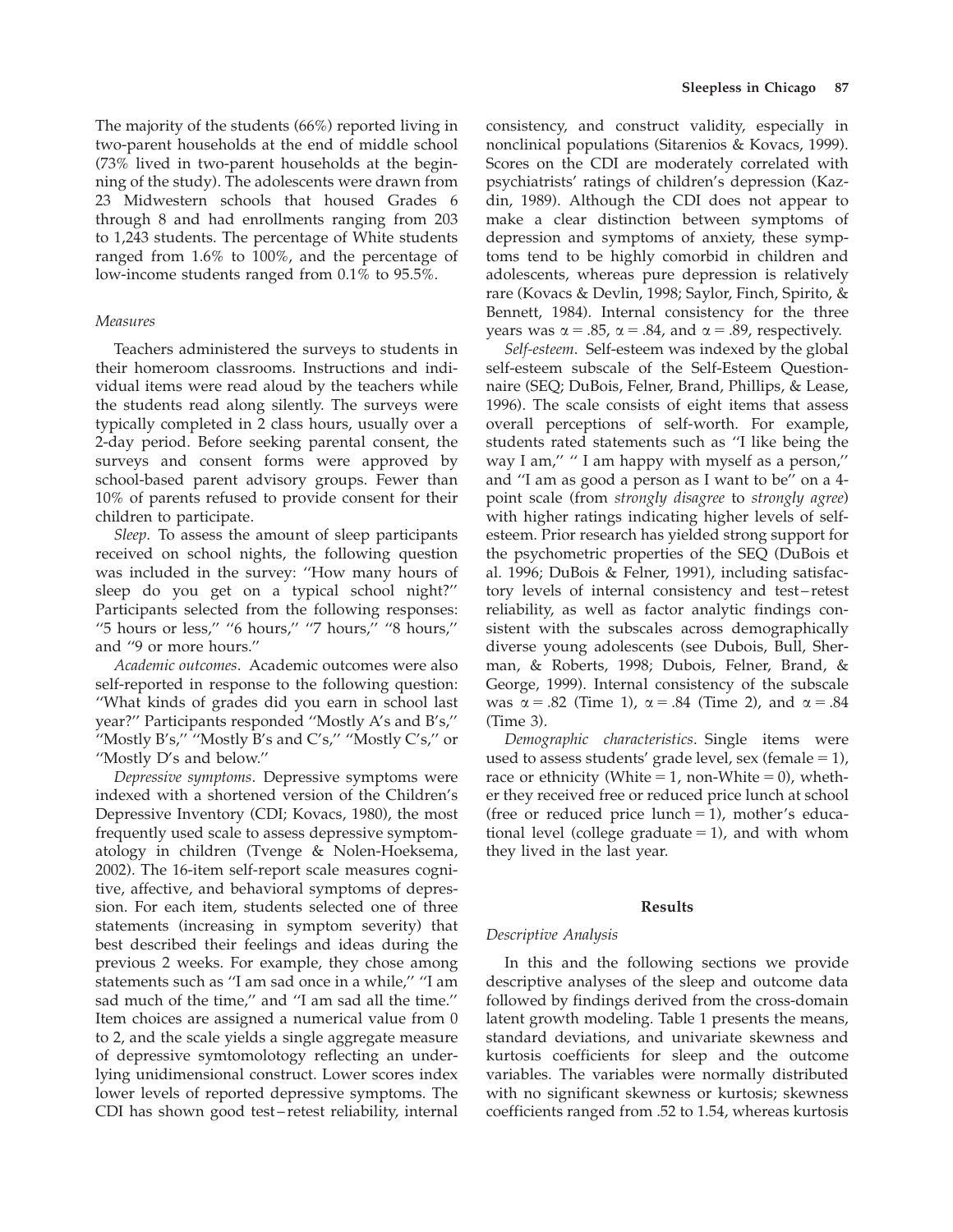# 88 Fredriksen, Rhodes, Reddy, and Way

Table 1 Means, Standard Deviations, Univariate Skewness and Kurtosis for Sleep and the Outcome Measures

| Variables              | Mean | SD.           | <b>Skewness</b> | Kurtosis |  |  |  |
|------------------------|------|---------------|-----------------|----------|--|--|--|
| Time 1: Hours of Sleep | 3.88 | 1.13          | $-0.99$         | 0.33     |  |  |  |
| Time 2: Hours of Sleep | 3.67 | 1.14          | $-0.8$          | $-0.05$  |  |  |  |
| Time 3: Hours of Sleep | 3.37 | 1.16          | $-0.52$         | $-0.51$  |  |  |  |
| Time 1: Depressive     | 1.35 | 0.33          | 1.34            | 1.95     |  |  |  |
| Time 2: Depressive     | 1.34 | 0.34          | 1.47            | 2.22     |  |  |  |
| Time 3: Depressive     | 1.39 | 0.39          | 1.54            | 2.65     |  |  |  |
| Time 1: Self-Esteem    | 3.14 | 0.58          | $-0.56$         | 0.24     |  |  |  |
| Time 2: Self-Esteem    | 3.04 | $0.6^{\circ}$ | $-0.55$         | 0.39     |  |  |  |
| Time 3: Self-Esteem    | 2.98 | 0.6           | $-0.52$         | 0.52     |  |  |  |
| Time 1: Grades         | 4.31 | 1.07          | $-1.36$         | 0.77     |  |  |  |
| Time 2: Grades         | 4.15 | 1.19          | $-1.09$         | $-0.06$  |  |  |  |
| Time 3: Grades         | 4.01 | 1.25          | $-0.93$         | $-0.39$  |  |  |  |
|                        |      |               |                 |          |  |  |  |

Note. For Hours of Sleep, Mean = 3.88 for Time 1: Hours of Sleep = nearly 8 hours of sleep; Mean =  $3.67$  for Time  $2 =$  just over 7 and a half hours of sleep; Mean  $= 3.37$  for Time 3  $=$  between 7 and 7 and a half hours of sleep. For Depressive Symptoms, item choices on the CDI were assigned numerical values of  $0-2$ , with lower scores indexing lower levels of reported depressive symptoms. For Self-Esteem, the SEQ used a four-point scale, with higher ratings indicating higher levels of self-esteem. For Grades, participants selected  $5 =$  "Mostly A's and B's,"  $4 =$  "Mostly B's,"  $3$  = "Mostly B's and C's,"  $2$  = "Mostly C's,", or  $1$  = "Mostly D's and below,'' such that a lower mean indicates lower grades.

ranged from  $-0.51$  to 2.65. As predicted, overall observed means showed declines in hours of sleep, self-esteem, and self-reported grades, and a rise in depressive symptoms. The pattern of associations between the predictors and the outcomes indicated significant correlations among the variables in the

expected direction (see Table 2). Hours of sleep in eighth grade were negatively correlated with depressive symptoms in eighth grade and positively correlated with self-esteem in eighth grade, such that students obtaining less sleep were more likely to report depressive symptoms and low self-esteem. There was a positive correlation between eighthgrade sleep and self-reported grades, such that students obtaining more sleep reported slightly higher grades.

# Analytical Strategy

Cross-domain latent growth modeling was the primary method used to test the hypotheses of this study. This method involved examining withinperson and between-person growth curves. The first step in this process involved using latent growth modeling strategies to define the Level 1, withinperson individual growth curves. The graphical representation of the analyzed model can be seen in Figure 1. Observed data (i.e., covariances among measures at each time point) were mapped onto a measurement model. The measurement model represented individual growth in each construct and was defined by two growth parameters, the intercept and the slope.

An important step in defining the growth parameters, the intercept and the slope, was the selection of a suitable statistical model to represent change over time. With three waves of data, a linear trajectory of growth was selected for the current model. Observations were taken once each academic year from sixth

Table 2

Zero-Order Correlations for Sleep, the Outcome Measures, and the Demographic Variables

| Variable                                            | 1      | 2                    | 3       | 4   | 5                       | 6 | 7                                         | 8   | 9                             | 10  | 11     | 12         | 13      | 14         | -15 |
|-----------------------------------------------------|--------|----------------------|---------|-----|-------------------------|---|-------------------------------------------|-----|-------------------------------|-----|--------|------------|---------|------------|-----|
| 1. Time 1: hours of sleep                           |        |                      |         |     |                         |   |                                           |     |                               |     |        |            |         |            |     |
| 2. Time 2: hours of sleep                           | .32    |                      |         |     |                         |   |                                           |     |                               |     |        |            |         |            |     |
| 3. Time 3: hours of sleep                           | .26    | .34                  |         |     |                         |   |                                           |     |                               |     |        |            |         |            |     |
| 4. Time 1: depressive symptoms                      |        | $-.25$ $-.21$ $-.19$ |         |     |                         |   |                                           |     |                               |     |        |            |         |            |     |
| 5. Time 2: depressive symptoms                      |        | $-.21 - .34 - .23$   |         | .50 |                         |   |                                           |     |                               |     |        |            |         |            |     |
| 6. Time 3: depressive symptoms $-.18$ $-.22$ $-.33$ |        |                      |         | .39 | .48                     |   |                                           |     |                               |     |        |            |         |            |     |
| 7. Time 1: self-esteem                              | .17    | .13                  |         |     | $.14 - .56 - .37 - .32$ |   |                                           |     |                               |     |        |            |         |            |     |
| 8. Time 2: self-esteem                              | .11    | .20                  |         |     | $.15 - .38 - .58 - .34$ |   | .48                                       |     |                               |     |        |            |         |            |     |
| 9. Time 3: self-esteem                              | .13    | $.18\,$              |         |     | $.23 - .33 - .39 - .57$ |   | .42                                       | .48 |                               |     |        |            |         |            |     |
| 10. Time 1: Grades                                  | .13    | .11                  |         |     | $.08 - .27 - .23 - .15$ |   | .19                                       | .13 | .13                           |     |        |            |         |            |     |
| 11. Time 2: Grades                                  | .15    | .15                  |         |     | $.12 - .27 - .35 - .22$ |   | .17                                       | .17 | .15                           | .58 |        |            |         |            |     |
| 12. Time 3: Grades                                  | .16    | .14                  |         |     | $.17 - .25 - .33 - .33$ |   | .20                                       | .18 | .22                           | .48 | .61    |            |         |            |     |
| 13. Sex                                             | .11    | .09                  | $.00\,$ |     |                         |   | $-.04$ $-.06$ $-.02$ $-.03$ $-.02$        |     | $-.01$                        | .14 | .19    | .18        |         |            |     |
| 14. Socioeconomic status                            | $-.04$ | $-.06$               | $-.01$  | .12 | .12                     |   |                                           |     | $.05 - .09 - .06 - .04 - .24$ |     | $-.25$ | $-.20-.01$ |         |            |     |
| 15. Mother's education                              | .05    | .02                  | .04     |     | $-.11$ $-.08$ $-.11$    |   | .09                                       | .08 | .06                           | .16 | .18    | .17        | $.00\,$ | $-.18$     |     |
| 16. Race                                            | .09    | .09                  | .05     |     |                         |   | $-.07$ $-.05$ $-.02$ $-.02$ $-.04$ $-.05$ |     |                               | .12 | .15    | .12        | .04     | $-.33$ .06 |     |
|                                                     |        |                      |         |     |                         |   |                                           |     |                               |     |        |            |         |            |     |

Note. Absolute vales of correlations greater than  $r = .05$  are significant at the .05 level.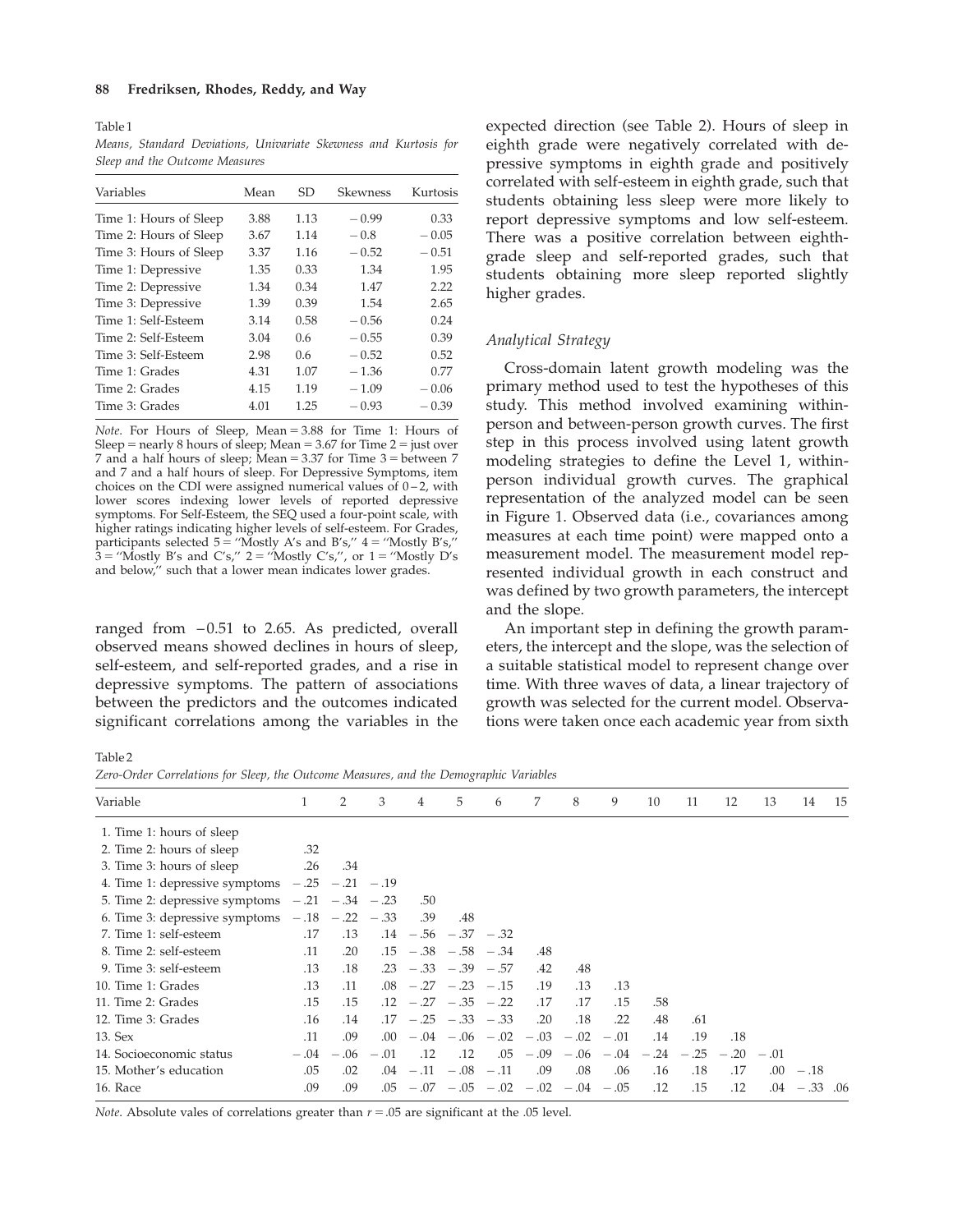

Figure 1. Basic latent growth model with three waves of measurement.

through eighth grades  $(t = 6, 7, 8)$ . However, the metric for time was centered by subtracting 6 from each time point, thereby creating a time interval of  $t = 0$ , 1, 2. In addition to ensuring that the intercept represented sixth-grade (initial) status, this rescaling also implied that the slope represented linear rate of change over time. Moreover, all students were assumed to have the same form of growth (linear), but differences might exist in the values of the two latent growth parameters.

The first growth parameter, the intercept, represented the true initial status of the student in sixth grade, and the second growth parameter, the slope, represented the student's true rate of change over time, throughout middle school. For instance, the Level 1 growth model for hours of sleep could be defined as:

$$
Y_{ip} = \pi_{1p} + \pi_{2p}(t_i) + \varepsilon_{ip}
$$

where  $Y_{ip}$  represented the hours of sleep of student  $p$ on occasion *i* of measurement  $(i = 1, 2, 3)$ ,  $t_i$ represented the student's grade level (where  $t_i = 0$ , 1, 2), and  $\varepsilon_{ip}$  represented the Level 1 measurement errors. The growth parameters were the values of  $\pi_{1p}$ (intercept) and  $\pi_{2p}$  (slope). The intercept parameter  $\pi_{1p}$  represented an estimate of the true average level of hours of sleep in the population when  $t_i = 0$ . Students with lower values of this parameter reported lower levels of sleep in sixth grade. The slope parameter  $\pi_{2p}$  represented estimates of the change in true levels of sleep in the population from sixth through eighth grades. Students with higher negative values on this parameter exhibited more rapid decreases in sleep over time. Heterogeneity in growth was captured by the variances of the intercept and slope latent factors (i.e., the variances of  $\pi_{1p}$  and  $\pi_{2p}$ , respectively). Similar Level 1 models

could be formulated for depressive symptomatology, self-esteem, and grades (for more technical reviews of the aforementioned cross-domain models, refer to Willett & Keiley, 2000).

# Unconditional Models

We first estimated the unconditional models, one each for the repeated measures of sleep, depressive symptoms, self-esteem, and self-reported grades. This permitted an examination of the average growth trajectories as well as the presence of individual variability across the average growth parameters. It also allowed assessment of the first hypothesis: that as students progress through middle school, they will obtain less sleep and will experience increased levels of depressive symptoms and decreased levels of self-esteem and academic achievement. The roles of sex, SES, race, and mother's education were also examined by regressing these predictors on the intercept and latent growth factors.

Sleep. The unconditional model for hours of sleep converged in five iterations. The overall percentage of missing data reported as part of the FIML procedure was 6.1%. The model fit the data reasonably well,  $\chi^2(1) = 4.01$ ,  $p < .05$ ; root mean square error of approximation  $(RMSEA) = .037$ . In none of the unconditional models were the errors allowed to correlate over time; had this been permitted, better fitting models might have resulted. The average growth trajectory for hours of sleep revealed significant (i.e., different from zero) levels of sleep at sixth grade ( $\kappa$  = 3.89,  $p$  < .001). The estimate of the slope was negative  $(\kappa = -0.26)$  and significantly different from zero  $(p < .001)$ , indicating that the population average slope decreased over the course of middle school at a rate of .26 points (slightly more than 15 min) per year. Examination of the variance components of the latent factors showed that both the intercept ( $\Phi = .49$ ,  $p < .001$ ) and the slope ( $\Phi = .095$ ,  $p < .001$ ) latent factors indicated significant individual differences in both intercept (i.e., sixth grade) levels and declines in hours of sleep over time.

We also wished to explore the effects of participants' demographic characteristics (i.e., sex, mother's education, SES, and race) on sleep; accordingly, both the intercept and slope factors for sleep were regressed on these variables. The model including only the demographic variable of sex had significant paths to both the intercept and the slope. At the beginning of sixth grade, girls reported more sleep than boys ( $\gamma = .26$ ,  $p < .001$ ), yet they reported a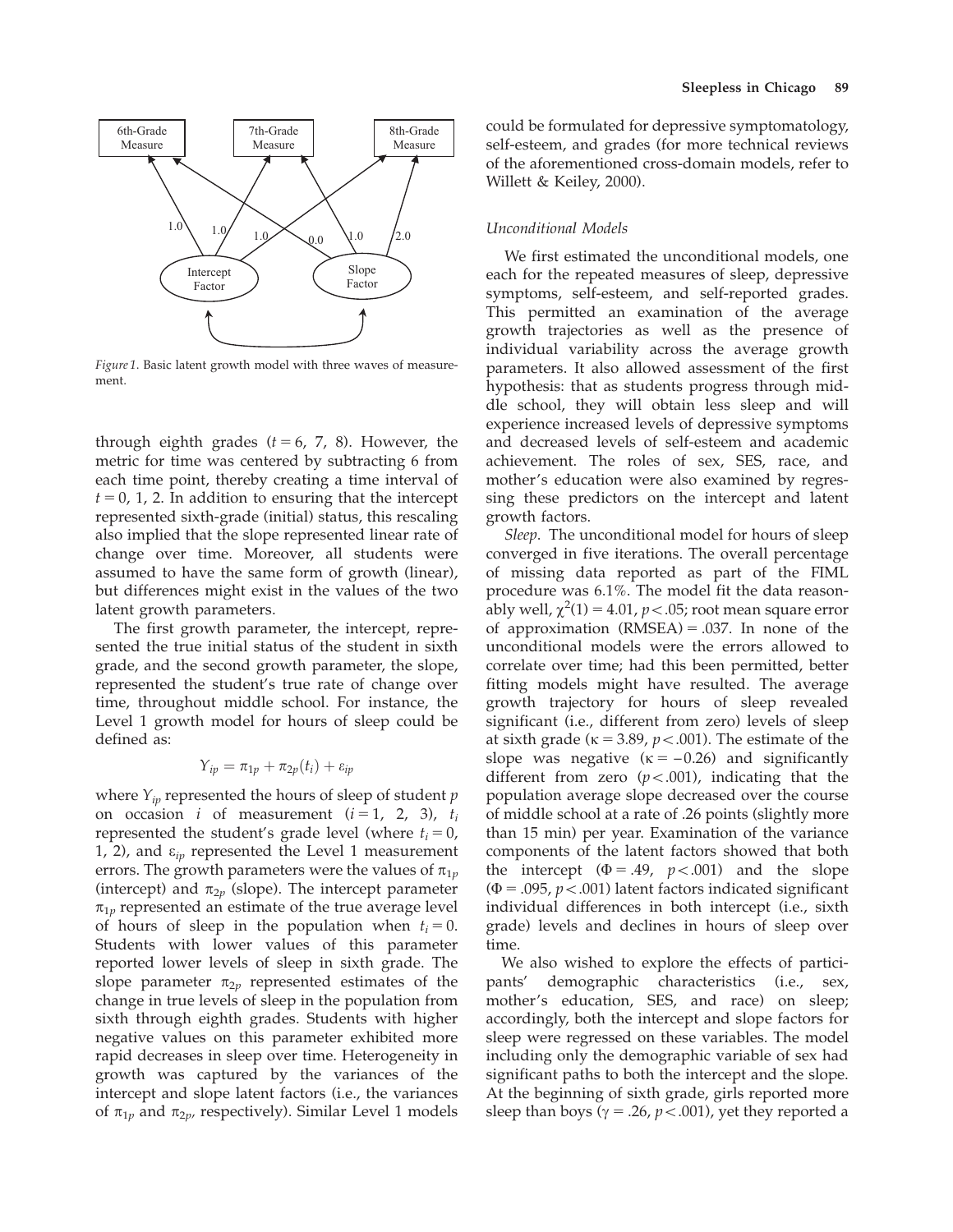sharper decline over time in hours of sleep than boys  $(y = -.12, p < .001)$ . This is depicted in Figure 2, which demonstrates the effects of participant sex on sleep. The model with only SES indicated that this variable significantly affected the intercept of sleep  $(y = -.14, p < .05)$ , such that students with a higher SES obtained more sleep initially; however, this variable did not significantly influence the slope of sleep. Race also significantly affected the intercept of sleep ( $\gamma = .28$ ,  $p < .001$ ), such that White students obtained more sleep at the beginning of sixth grade than non-White students; however, race did not significantly influence change in sleep over time. Mother's education was not significant with regard to the intercept or the slope of sleep. Because the model including sex was effective in predicting both the intercept and the slope of sleep, sex was highlighted in the rest of the analyses.

Depressive symptoms. The unconditional model for depressive symptoms converged in four iterations and fit the data reasonably well,  $\chi^2(1) = 12.34$ ,  $p < .01$ ;  $RMSEA = .07$ . The average growth trajectory showed that the initial status of depressive symptoms was significantly different from zero  $(\kappa = 1.34)$ ,  $p < .001$ ). A positive slope factor ( $\kappa = .023$ ,  $p < .001$ ) indicated increasing levels of depressive symptoms over the course of middle school. Significant variance in both initial status ( $\Phi = .06$ ,  $p < .001$ ) and



Figure 2. Hours of sleep by sex of adolescent. Girls: sixth grade,  $M = 4.02$ , seventh grade,  $M = 3.70$ , eighth grade,  $M = 3.38$ ; Boys: sixth grade,  $M = 3.76$ , seventh grade,  $M = 3.56$ , eighth grade,  $M = 3.37$ .  $3 = 7$  hr of sleep;  $4 = 8$  hr of sleep.

slope ( $\Phi = .01$ ,  $p < .001$ ) showed that there were significant individual differences in the growth trajectories over time. We also examined the effects of participant sex on depressive symptoms, but there were no significant findings.

Self-esteem. The unconditional model for selfesteem fit the data very well,  $\chi^2(1) = .98$ ,  $p < .32$ ;  $RMSEA < .001$ . The average growth trajectory revealed significant levels of self-esteem in sixth grade  $(k = 3.13, p < .001)$ . The estimate of the slope was negative ( $\kappa = -.08$ ) and significantly different from zero  $(p<.001)$ , indicating decreasing reports of selfesteem over time. Variation in the intercept ( $\Phi = .18$ ,  $p<.001$ ) and the slope ( $\Phi = .02$ ,  $p<.01$ ) revealed the presence of heterogeneity in individual trajectories over time. With regard to the effects of participant sex, at the beginning of sixth grade, boys reported higher self-esteem than girls ( $\gamma = -.09$ ,  $p < .001$ ), yet they reported a sharper decline over time in selfesteem than girls ( $\gamma = .04$ ,  $p < .05$ ).

Self-reported grades. The unconditional model for self-reported grades fit the data very well,  $\chi^2(1) = 1.06$ ,  $p < .30$ ; RMSEA < .01. The average growth trajectory for self-reported grades indicated significant levels in sixth grade ( $\kappa = 4.30$ ,  $p < .001$ ). The estimate of the slope was negative and significantly different from zero ( $\kappa = -.15$ ,  $p < .001$ ), indicating that self-reported grades decreased throughout middle school. The significant variation in both the intercept ( $\Phi = .86$ ,  $p < .01$ ) and the slope ( $\Phi = .20$ ,  $p < .01$ ) indicated that there were significant individual differences in growth trajectories over time. In addition, sex was associated with grades. Girls reported higher grades than boys initially ( $\gamma$  = .22, *p* < .001) and over time ( $\gamma$  = .09, *p* < .02).

# Combined Model

The second aim of the study was to examine the effects of sleep on patterns of well-being over time. Specifically, decreasing hours of sleep were expected to correspond with increased levels of depressive symptoms and decreased levels of self-esteem and self-reported grades. To examine this, we tested a combined model, including all of the unconditional models discussed earlier. This model is displayed in Figure 3, with the appropriate standardized parameter estimates. Once the Level 1, within-person models were specified in the unconditional models, the relationship between these models defined the Level 2, between-person models (which depict interparticipant variability). Thus, the parameter estimates contained in the beta matrix revealed the effects of hours of sleep on the outcomes (depressive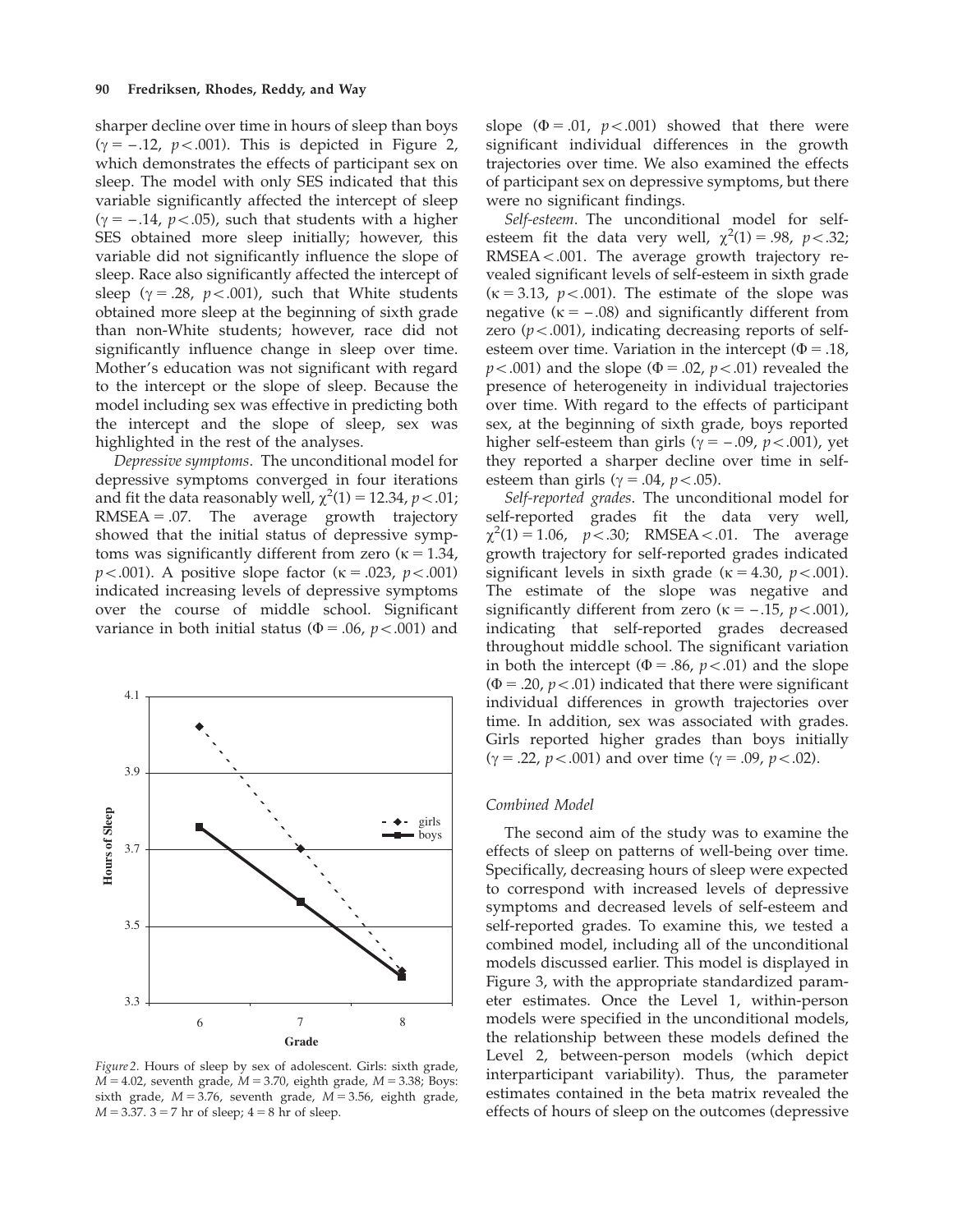

Figure 3. Final combined cross-domain model.

symptoms, self-esteem, and self-reported grades). For example, the latent regression coefficient  $\beta_1$ indexed the effect of levels of sleep on depressive symptoms in sixth grade, whereas  $\beta_6$  indexed the impact of the true rate of change in hours of sleep on the rate of change in depressive symptoms. The left side of Figure 3 denotes the individual growth model for hours of sleep, with two latent growth parameters, intercept and slope. The right side of the figure contains the individual growth models for the outcome variables, depressive symptoms, self-esteem, and grades. To assess the influence of initial levels of sleep, the intercepts and slopes of the outcome variables were regressed on the intercept of hours of sleep. To investigate how rates of change in sleep predicted rates of change in the outcome variables, the slopes of the latter were regressed on the slope of hours of sleep. The structural model, which defines the relationship between latent growth models for hours of sleep and the outcome variables, then permits an examination of the relationship of change in one variable on change in the other. This is the primary benefit of a crossdomain approach. In addition, the intercepts and slopes of the variables were regressed on sex (see Figure 3; for the sake of clarity, only significant paths from sex and from the intercept and slope of sleep to the outcome variables are represented).

The combined model fit the data reasonably well, FIML  $\chi^2(23) = 48.93$ ; RMSEA = .02. Sex significantly affected both the intercept and slope of sleep, such that girls initially reported more sleep than boys yet reported a sharper decline over time. Sex also influenced the intercepts and slopes of self-esteem and grades, such that boys initially reported higher self-esteem than girls yet reported a sharper decline over time, and girls reported higher grades than boys both initially and over time. The intercept of sleep significantly influenced the intercepts of depressive symptoms, self-esteem, and grades, such that students who initially reported higher levels of sleep also tended to report lower levels of depressive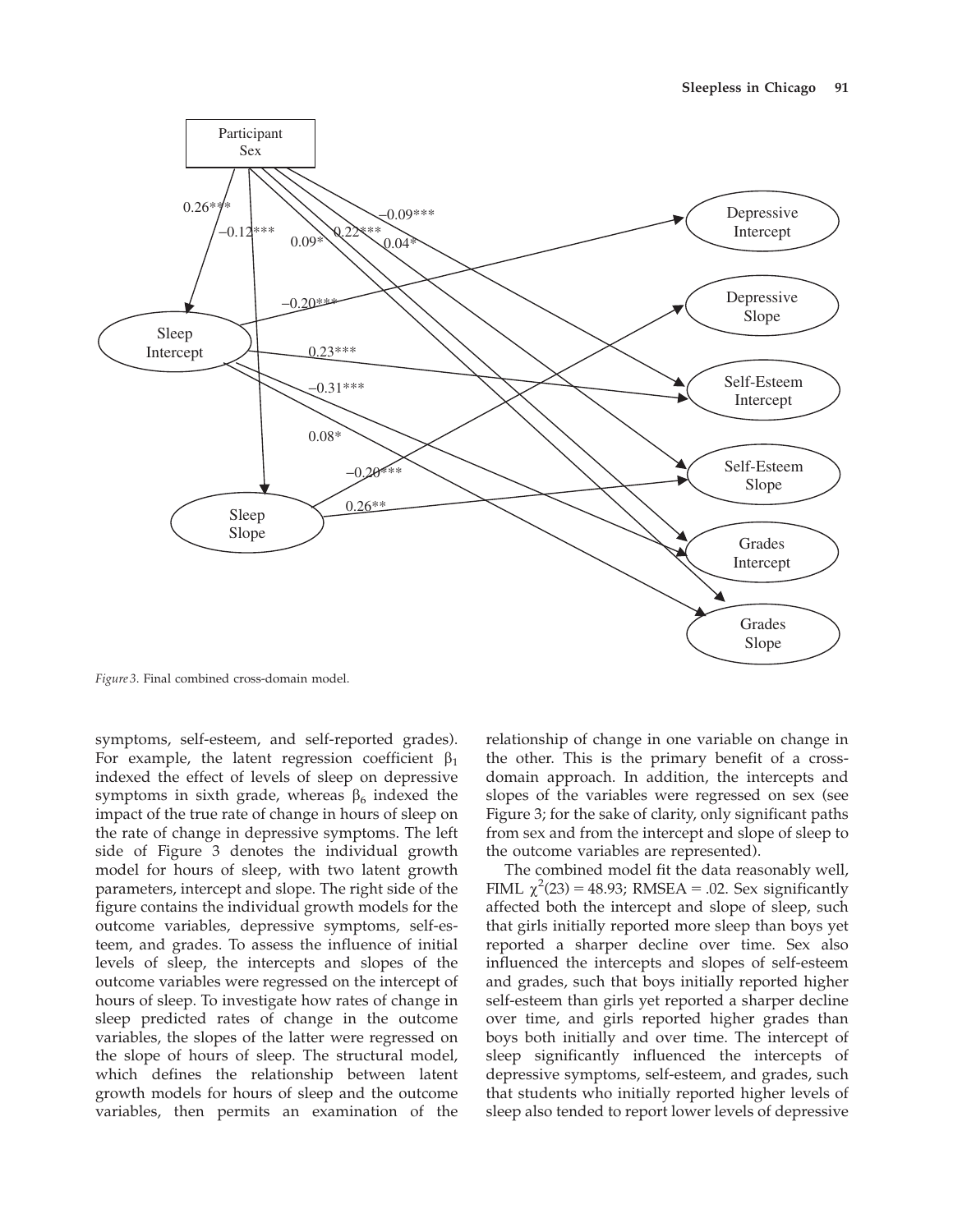symptoms ( $\beta$  = -.20, p <.001), higher levels of selfesteem ( $\beta$  = .23,  $p$  < .001), and higher grades ( $\beta$  = .31,  $p$ <.001). The slope of sleep (i.e., its rate of change) significantly affected the slopes of depressive symptoms and self-esteem, such that students who reported more sleep over time also reported fewer depressive symptoms ( $\beta$  = -.20,  $p$  <.001) and higher self-esteem ( $\beta$  = .27,  $p$  < .01). However, the effect on grades was not significant. Other than this last result, all of the other findings accord with the hypotheses stated earlier.

## Alternative Model

It could be argued that the demonstrated effects between level of sleep and academic and psychosocial outcomes were in fact working solely in the opposite direction; that is, rather than hours of sleep predicting depressive symptoms, self-esteem, and self-reported grades, the psychosocial and academic variables may have been responsible for changes in sleep patterns. After all, one of the symptoms of depression is loss of sleep. To counter such arguments and to demonstrate that sleep was indeed a strong predictor of psychosocial and academic variables, it was necessary to test this alternative model. In this model, the variable hours of sleep was considered an outcome variable, and the three other primary variables (depressive symptoms, self-esteem, and self-reported grades) were entered as predictors. Sex was included in the model as defined earlier. We could thus make qualitative comparisons of model effects to gain some degree of insight regarding the ordering of effects from sleep to depressive symptoms, self-esteem, and grades. The alternative model was estimated using the FIML procedure. It fit the data reasonably well,  $\chi^2$ (23) = 47.34; RMSEA = .02. However, except for the influence of the intercept of depressive symptoms on the intercept of sleep ( $\gamma = -1.75$ ,  $p < .001$ ), none of the remaining pathways relating depressive symptoms, self-esteem, and self-reported grades to the intercept and slope of hours of sleep were significant. In the original model, initial levels of sleep significantly predicted initial levels of depressive symptoms, self-esteem, and self-reported grades. In the alternative model, although the first pathway was valid, the latter two were not, (self-esteem:  $\gamma$  =  $-0.27$ ,  $p > 0.05$ ; grades:  $\gamma = 0.03$ ,  $p > 0.05$ ). In addition, in the original model, the slope of hours of sleep significantly predicted the slopes of depressive symptoms and self-esteem, yet in this analysis neither the slope of depressive symptoms ( $\gamma = -1.74$ ,  $p > .05$ ), nor the slope of self-esteem ( $\gamma = .15$ ,  $p > .05$ ), nor the slope of grades ( $\gamma = -.06$ ,  $p > .05$ ) significantly predicted the slope of sleep. Hence, this suggests that psychosocial trajectories were indeed influenced by trajectories of sleep, rather than vice versa.

#### Discussion

The main goal of this study was to explore adolescent sleep patterns over the course of middle school. Specifically, we hypothesized that adolescents would obtain decreasing amounts of sleep and that this chronic insufficient sleep would predict changes in depressive symptoms, self-esteem, and grades; those who obtained less sleep would experience a rise in depressive symptoms and decreases in self-esteem and grades. Using an idiographic approach, we examined interindividual pathways of change in these variables. Consistent with previous research, we found that hours of sleep did indeed decrease during the middle school years for both males and females, and especially for the latter group. Students who experienced lower levels of sleep at the beginning of sixth grade also exhibited lower selfesteem and grades and higher levels of depressive symptoms at that point. By the same token, students who obtained less sleep over time experienced heightened depressive symptoms and decreased self-esteem. Although grades dropped over time, the combined model did not produce a significant result for the effect of the slope of sleep on the slope of grades. Except for this last result, our findings corresponded with the hypotheses stated earlier.

Viewed together, these findings add to previous studies that have revealed sleep loss during adolescence and build on this area of research by illuminating some of the ways in which this insufficient sleep can be detrimental. In addition, the findings highlight the importance of tracking measures of sleep and psychosocial and academic outcomes as they change over time. Individual growth curves demonstrated the dynamic pattern of relationships among the variables. Indeed, the primary strength of this study lies in its methodology. Cross-domain modeling allows greater accuracy in evaluating adolescence, a period of transition and flux. Although it remains impossible to designate direct causal pathways with absolute certainty, the posthoc analysis indicated that, barring a single bidirectional pathway (between the intercepts of depressive symptoms and sleep), the direction of influence between sleep and the outcome variables was largely unidirectional. This challenges the argument that the outcome variables were, in fact, responsible for the changes in sleep. Sleep clearly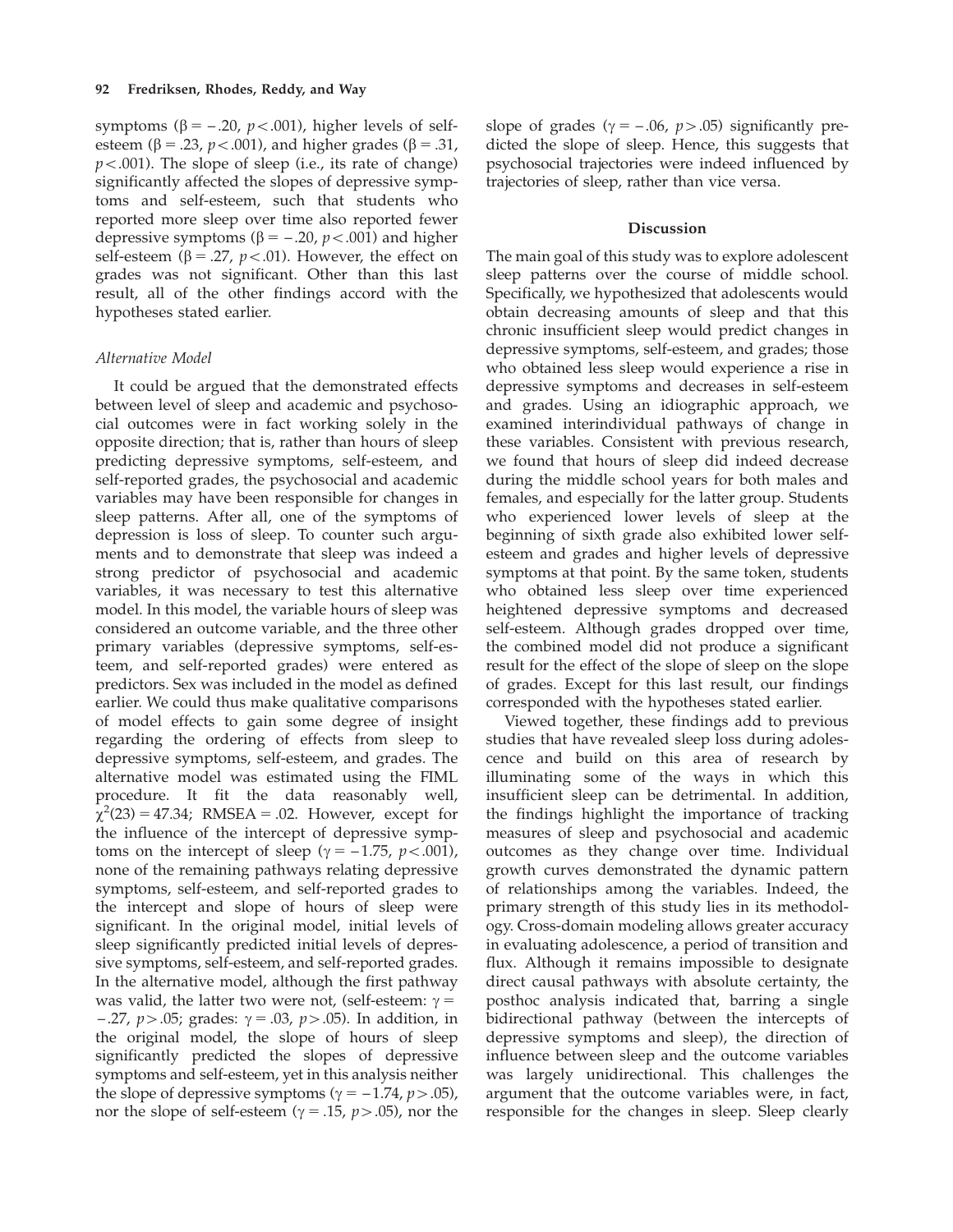played a significant role in predicting depressive symptoms and self-esteem during adolescence.

Another discovery involved the role of sex as a predictor. At the beginning of middle school, girls obtained more sleep than boys. One explanation for this difference may be the earlier onset of puberty for girls, which corresponds with a heightened need for sleep (Laberge et al., 2001). It is interesting, however, that although levels of sleep dropped for both groups over time, this decline occurred at a steeper rate for girls. This is consistent with research that has shown that, although boys and girls have similar weekday bedtimes, boys tend to wake up later than girls on weekdays (Lee et al., 1999). Researchers have suggested that girls' earlier wakeup times may be due to more substantial morning grooming routines or a greater load of household chores, or both (Giannotti & Cortesi, 2002; Lee et al., 1999). These differences are a disturbing reminder of how early gender role expectations may come into play. Future studies that track the time and rationale for bed and wake-up times would help to further illuminate these trends. It would also be important to explore sex differences in the quality of adolescent sleep over time. Reports are conflicting in this regard, with some studies reporting greater sleep disturbance for girls (e.g., Giannotti & Cortesi, 2002) and others reporting no sex differences in sleep quality (e.g., Lee et al., 1999; Liu & Zhou, 2002).

Sex also had an effect on some of the outcome variables. Boys initially reported higher levels of self-esteem than girls, a result that is generally supported in the literature (Bolognini, Plancherel, Bettschart, & Halfon, 1996; Eccles, Barber, Jozefowicz, Malenchuk, & Vida, 2002; Kling et al., 1999). Although drops in self-esteem are expected for both boys and girls during adolescence (Robins, Trzesniewski, Tracy, Gosling, & Potter, 2002), boys' selfesteem dropped more precipitately than girls' over time. Girls reported higher grades initially and over time. This finding corresponds with data showing that girls typically outperform boys academically from childhood through adolescence (Pomerantz, Altermatt, & Saxon, 2002).

Other contextual features (e.g., race and SES), which were not fully explored in this relatively homogeneous sample, may also have influenced the results. We found, for example, that higher SES students (i.e., students who were not eligible for a free or reduced price lunch) obtained more sleep at the beginning of sixth grade. We also found that White students obtained more sleep at the beginning of sixth grade than non-White students. Future research should use more culturally and economically diverse samples and focus on the potential moderating effects of participant race and SES on sleep patterns (e.g., through cramped and noisy living space, and employment patterns; Durrence, Lichstein, Taylor, Bush, & Reidel, 2001).

Our study is limited by the reliance on singleitem, self-report measures of grades and sleep. With respect to grades, it is noteworthy that other researchers have used a similar question to assess school performance (Dornbusch, Ritter, Leiderman, Roberts, & Fraleigh, 1987; Wolfson & Carskadon, 1998), and self-reported grades have been found to offer a close approximation of transcripts (Dornbusch et al., 1987). Indeed, in the current study, selfreported grades in seventh and eighth grades were highly positively correlated with teacher-reported grades in seventh grade ( $r = .62$ ,  $p < .01$ ) and eighth grade  $(r=.61, p<.01)$ . Nonetheless, actual transcripts and other indexes of academic progress would have strengthened our claims.

Along similar lines, our single-item assessment of sleep was not ideal, and future work should provide a more thorough index of both the quality and quantity of adolescents' sleep patterns. Previous researchers have delved into a broad range of sleep characteristics (e.g., disturbances, schedule, daytime fatigue), and such information would have enriched this study. With respect to quantity, narrower increments would have provided a more nuanced index, particularly because sleep restrictions of a half hour have been shown to affect functioning (Sadeh, Gruber, & Raviv, 2003). Physiological indexes, employing special equipment and sleep laboratory data, would have provided more definitive data regarding sleep –wake cycles (Carksadon et al., 1997; Carskadon et al., 1998). There are trade-offs, however, between the precision of smaller physiological studies and the ecological validity of larger self-report studies, and many researchers have relied on the latter (e.g., Roberts et al., 2001; Wolfson & Carskadon, 1998). Fortunately, previous work has established strong associations between physiological and self-reported measures of sleep (Roberts et al., 2001; Wolfson & Carskadon, 1998). Finally, our method of assessing sleep quantity is generally in line with the self-report measures that have been employed in previous studies. Although many (e.g., Lee et al., 1999; Wolfson & Carskadon, 1998) request bedtime and wake-up time hours as opposed to a report of students' hours of sleep on a typical school night, both approaches yield essentially the same information.

Despite these limitations, this study has important implications for research and policy. Elevated levels of depression and drops in self-esteem are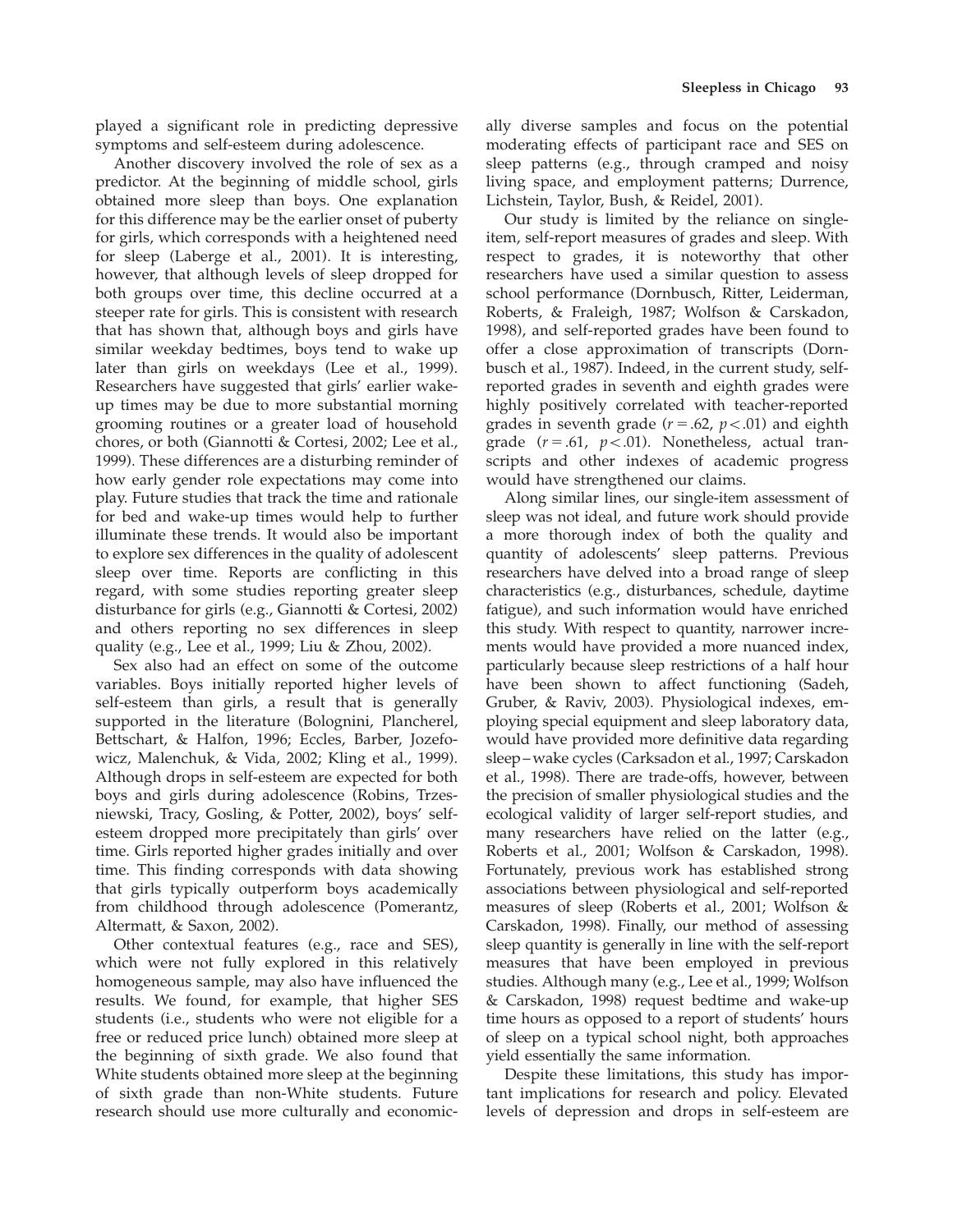seen as inevitable hallmarks of adolescence. Yet these results suggest that such changes are partially linked to a variable that is largely under individual, parental, and even school control. Thus, any attempts to improve the quality of life for adolescents and reduce their risk to a range of negative health, academic, and emotional outcomes should consider the importance of a good night's sleep. Teachers could devote attention to the topic in health and physical education classes, and parents could encourage earlier bedtimes, especially on school nights. Where possible, efforts should be made to encourage lighter homework loads and later school start times, so that adolescents can go to bed and wake up at times that are more suited to their bodily rhythms. Continued longitudinal research designed to better understand the effects of adolescent sleep loss on a broad array of developmental outcomes should go hand in hand with attempts to counteract its detrimental effects.

# References

- Allgoewer, A., Wardle, J., & Steptoe, A. (2001). Depressive symptoms, social support, and personal health behaviors in young men and women. Health Psychology, 20, 223 – 227.
- Andrade, M., & Menna-Barreto, L. (2002). Sleep patterns of high school students living in Sao Paulo, Brazil. In M. A. Carksadon (Ed.), Adolescent sleep patterns: Biological, social, and psychological influences (pp. 118-131). New York: Cambridge University Press.
- Bolognini, M., Plancherel, B., Bettschart, W., & Halfon, O. (1996). Self-esteem and mental health in early adolescence: Development and gender differences. Journal of Adolescence, 19, 233 – 245.
- Carskadon, M. A. (1990a). Adolescent sleepiness: Increased risk in a high-risk population. Alcohol, Drugs, and Driving, 5, 317 – 328.
- Carskadon, M. A. (1990b). Patterns of sleep and sleepiness in adolescents. Pediatrician, 17, 5 – 12.
- Carskadon, M. A. (1999). When worlds collide: Adolescent need for sleep versus societal demands. Phi Delta Kappan, 80, 348 – 353.
- Carskadon, M. A. (2002). Factors influencing sleep patterns of adolescents. In M. A. Carksadon (Ed.), Adolescent sleep patterns: Biological, social, and psychological influences (pp. 4 – 26). New York: Cambridge University Press.
- Carskadon, M. A., Acebo, C., Richardson, G. S., Tate, B. A., & Seifer, R. (1997). An approach to studying circadian rhythms of adolescent humans. Journal of Biological Rhythms, 12, 278 – 289.
- Carskadon, M. A., & Dement, W. C. (1987). Sleepiness in the normal adolescent. In C. Guilleminault (Ed.), Sleep and its disorders in children (pp. 53 – 67). New York: Raven Press.
- Carskadon, M. A., Harvey, K., Duke, P., Anders, T. F., & Dement, W. C. (1980). Pubertal changes in daytime sleepiness. Sleep, 2, 453 – 460.
- Carskadon, M. A., Labyak, S. E., Acebo, C., & Seifer, R. (1999). Intrinsic circadian period of adolescent humans measured in conditions of forced desynchrony. Neuroscience Letters, 260, 129 – 132.
- Carskadon, M. A., Vieira, C., & Acebo, C. (1993). Association between puberty and delayed phase preference. Sleep, 16, 258 – 262.
- Carskadon, M. A., Wolfson, A. R., Acebo, C., Tzischinsky, O., & Seifer, R. (1998). Adolescent sleep patterns, circadian timing, and sleepiness at a transition to early school days. Sleep, 21, 871 – 881.
- Choquet, M., Kovess, V., & Poutignat, N. (1993). Suicidal thoughts among adolescents: An intercultural approach. Adolescence, 28(111), 649 – 659.
- Dahl, R. E., & Carskadon, M. A. (1995). Sleep and its disorders in adolescence. In R. Ferber & M. H. Kryger (Eds.), Principles and practice of sleep medicine in the child (pp. 19 – 27). Philadelphia: Saunders.
- Dahl, R. E., & Lewin, D. S. (2002). Pathways to adolescent health: Sleep regulation and behavior. Journal of Adolescent Health, 31, 175 – 184.
- Dornbusch, S. M. (2002). Sleep and adolescence: A social psychologist's perspective. In M. A. Carskadon (Ed.), Adolescent sleep patterns: Biological, social, and psychological influences (pp. 1-3). New York: Cambridge University Press.
- Dornbusch, S. M., Ritter, P. L., Leiderman, P. H., Roberts, D. F., & Fraleigh, M. J. (1987). The relation of parenting style to adolescent school performance. Child Development, 58, 1244 – 1258.
- DuBois, D. L., Bull, C. A., Sherman, M. D., & Roberts, M. (1998). Self-esteem and adjustment in early adolescence: A social-contextual perspective. Journal of Youth and Adolescence, 27, 557 – 583.
- DuBois, D. L., & Felner, R. D. (1991). [Reliability and validity data for the self-esteem questionnaire]. Unpublished raw data.
- DuBois, D. L., Felner, R. D., Brand, S., & George, G. R. (1999). Profiles of self-esteem in early adolescence: Identification and investigation of adaptive correlates. American Journal of Community Psychology, 27, 899 – 932.
- DuBois, D. L., Felner, R. D., Brand, S., Phillips, R. S. C., & Lease, A. M. (1996). Early adolescent self-esteem: A developmental-ecological framework and assessment strategy. Journal of Research on Adolescence, 6, 543 – 579.
- Durrence, H. H., Lichstein, K. L., Taylor, D. J., Bush, A. J., & Riedel, B. W. (2001, June). The role of ethnicity on sleep and health. Chicago: Poster presented at the meeting of the Association of Professional Sleep Societies.
- duToit, M., & duToit, S. (2001). Interactive LISREL: User's guide. Chicago: Scientific Software International.
- Eccles, J., Barber, B., Jozefowicz, D., Malenchuk, O., & Vida, M. (2002). Self-evaluations of competence, task values and self-esteem. In N. G. Johnson, M. C. Roberts, & J. Worell (Eds.), Beyond appearance: A new look at